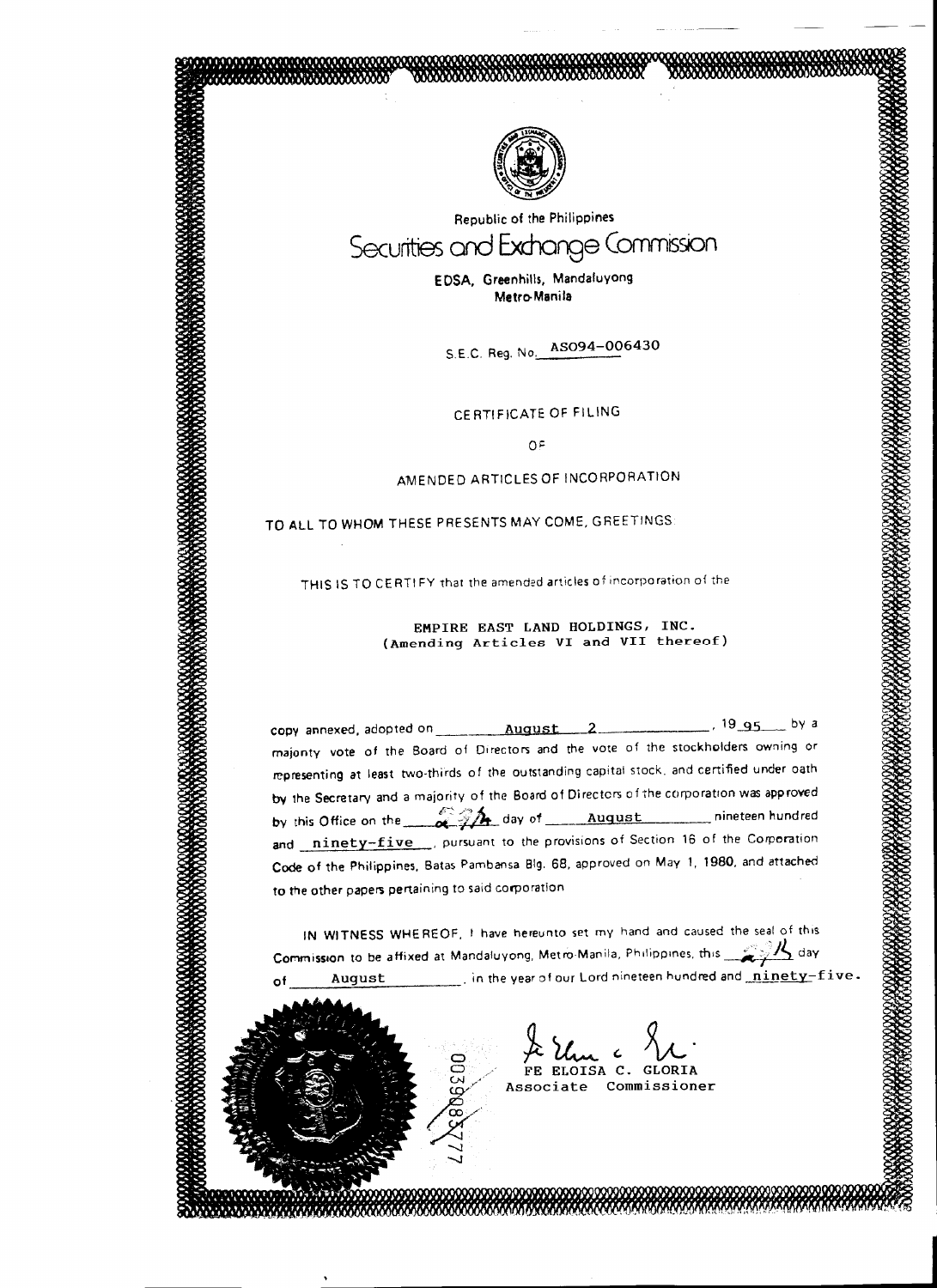**AMENDED** " ... *. :*  **ARTICLES OF INCORPORATI of EMPIRE EAST LAND HOLDINGS** 

 $\ddot{\phantom{1}}$ 

 $\mathscr{A}$ 

I I  $5:$ 

I 0

I

TAUG 22

#### **KNOW ALL MEN BY THESE PRESENTS:** \j/

That we, all of whom are Filipinos, of legal ages, residents of the Philippines, have this day voluntarily associated together for the purpose of forming a corporation under the laws of the Philippines :

#### AND WE HEREBY CERTIFY

FIRST: That the name of said corporation shall be **EMPIRE EAST LAND HOLDINGS, INC.** 

#### PRIMARY PURPOSES

SECOND: That the purpose for which said corporation is formed are

a) To engage in the business of real estate development, mass community housing, townhouses and row houses development, residential subdivision and other massive horizontal land development, alone or in syndicate or joint venture with others and for this purpose acquire land by purchase, lease, donation or otherwise, and to own, use, improve, subdivide, hold, administer, sell, convey, exchange, lease, mortgage, dispose of, work improve, develop, subdivide and otherwise deal in real property of any kind and any interest or right therein and to construct, improve, manage or otherwise dispose of buildings, condominium, apartments and other structures of whatever kind, together with their appurtenances whether for dwelling, commercial or industrial purposes.

b) To conduct, maintain, engage in, and carry on the business of acquiring, constructing, developing and operating hotels, lodges, resorts and other tourist oriented projects, either alone or in conjunction with others.

c) To perform all and everything necessary and proper for the attainment of the said purposes, or in furtherance of any of the above purposes, either alone or in association with corporations or individuals;

#### SECONDARY PURPOSES

a) To promote, establish, operate, manage, own or invest in any and alll kinds of business enterprises or assist or participate in organization, merger or consolidation thereof, and in connection with such activities, to subscribe to, purchase or otherwise acquire shares of stock or other evidence of equity participation in any business enterprise, or purchase or otherwise acquire all or part of assets, franchise, concessions, goodwill of any firm, corporation or establishment as may be allowed by law.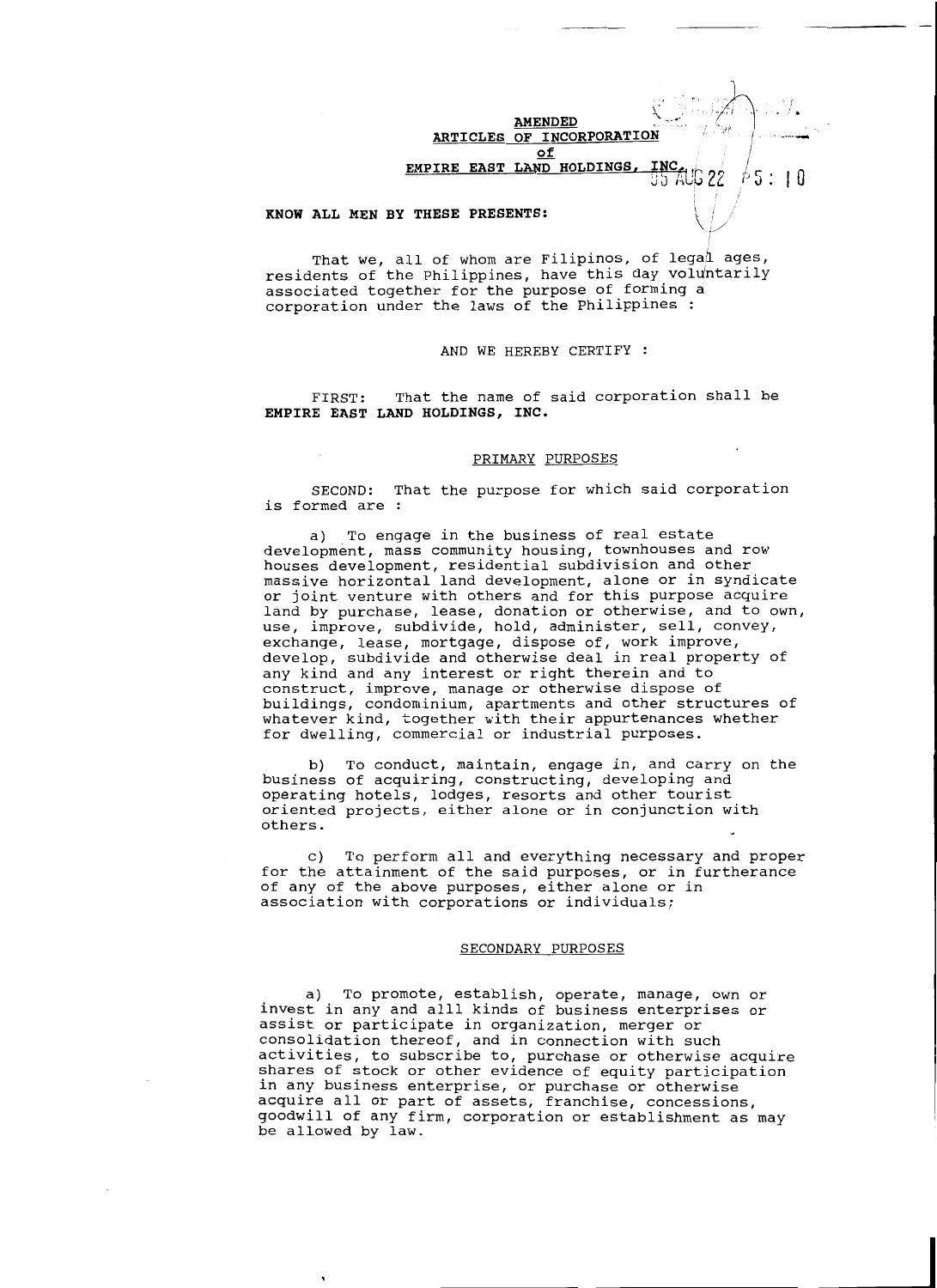b) To borrow money, to make and issue notes, and other evidences of indebtedness of all kinds and to secure the same by mortgage, pledge, or otherwise, in amounts as the business of the corporation may require;

c) To deal, engage and transact, directly or indirectly, all forms, of business and mercantile acts and transactions concerning all kinds of real or personal property, movables, semi-movables or immovables, goods, wares, chattels, choses in action, tangibles and intangible property, technical and industrial equipments and machineries, personal and real rights, commercial papers and documents, securities, evidence of indebtedness or things, including future ones, which are not excluded from the cOmmerce of man or which are not contrary to law or good morals;

d) To borrow or raise money or funds for the purposejs of the corporation, and in pursuance thereof, to issue any mortgage hypothecations, deeds of trust, debentures, bonds, liens or obligations of the corporation, either at par, premium, secured by all or any parts of the undertakings, revenues, rights and properties of the corporation and to exchange or vary from time to time any such securities;

e) To carry on a general mercantile and commercial business, buying or otherwise acquiring, holding, importing and exporting, selling and otherwise disposing, and dealing in goods, wares, merchandise or anything of any nature, natural or artificial, which is or may become an article of commerce;

f) To act as commercial or general agent or factor, to undertake the general management or representation of any person, either within or without the Philippines; in no case however, shall the corporation manage the funds, securities and portfolios and similar assets of such managed entities; any transaction or negotiation of any business of shipping, air, water or land passenger and/or freight transportation, maritime, commercial, manufacturing or other business of any nature whatsoever and while so acting as such agent, factor or manager, to perform such acts, enter into such contracts and obligations and carry on such transactions as shall tend to promote the best interests of the corporation and of those it represents;

g) To do a general business as commission merchant, selling agent and factor and conduct, manage, and operate the general business of importers and exporters, to make such contracts as may from time to time be required to be made; to deal or traffic in, negotiate, acquire, keep and dispose of commercial or other papers;

h) In furtherance of its business, enter into, make, perform and carry out, or cancel and rescind contracts of every kind and for any lawful purpose with any person, firm association, corporation, syndicate, domestic or foreign or others;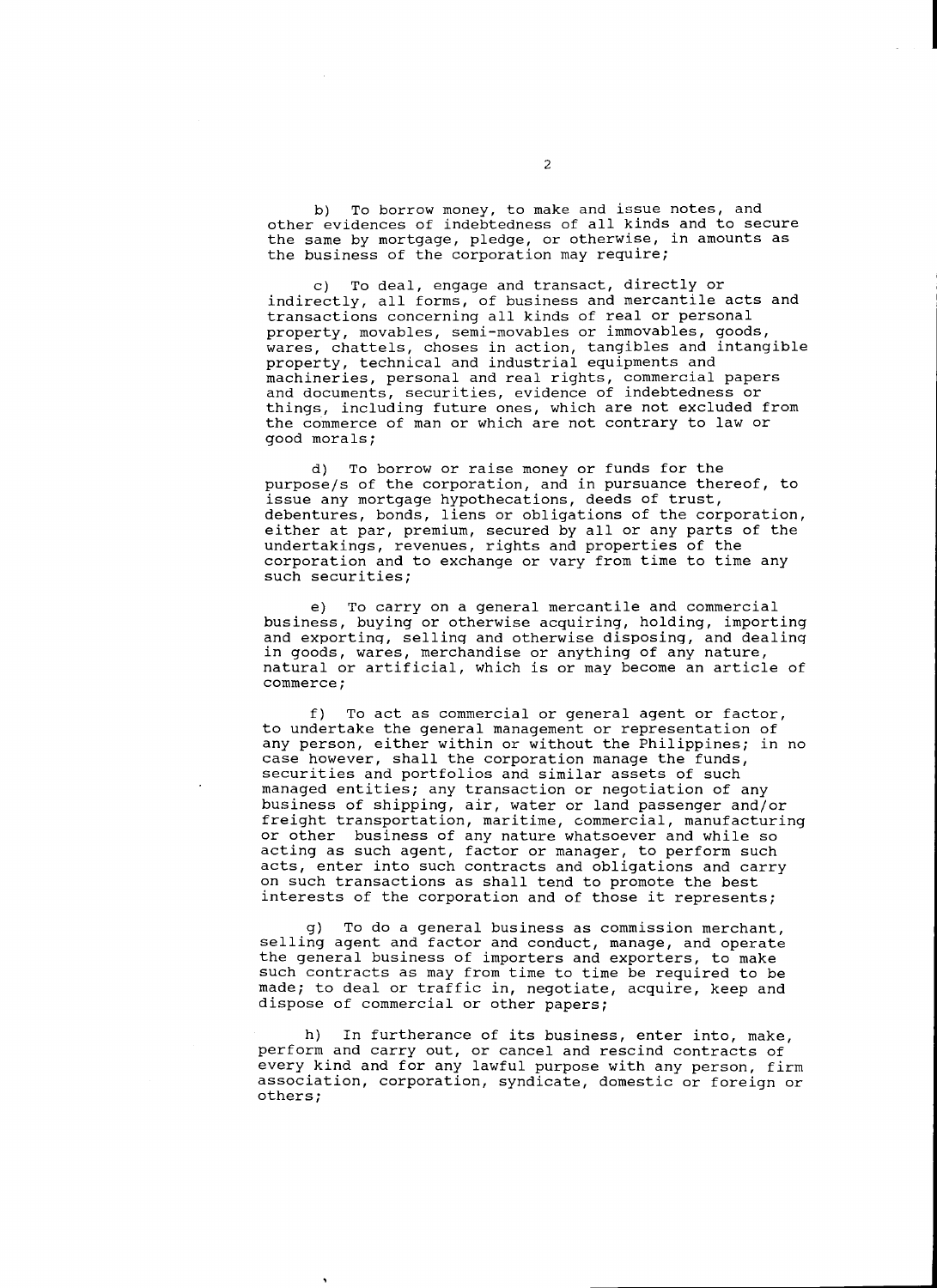i) To acquire for itself by purchase, or otherwise, and to invest in, hold, sell, or otherwise dispose of, the stocks, bonds, debentures, certificates or other securities of any corporation, domestic or foreign, or the bonds or other obligations and evidence of indebtedness, of any person or persons, in the same manner and extent as juridical persons might, could or would do, and while owner or holder of such stocks, bonds, or other securities, to exercise all the rights, powers and privileges appurtenant thereto without necessarily engaging in stock brokerage herein;

j) To apply for, obtain, register, lease, license, purchase or otherwise acquire, and to hold, use, own, operate, sell, assign, or otherwise dispose of any trademark, trade names, trade secrets, formulas, patents, inventions, copyrights, improvements and processes used in connection with or secured under letter, patent or copyright, domestic or foreign;

k) Directly or indirectly, to buy, sell, rent, manufacture, install, use, operate, and generally deal in with machines, mechanisms, devices, apparatuses, inventions, gadgets, equipments, of all kinds and types and technical and industrial improvements known to and within the commerce of man;

l) To make, enter into, execute, ratify, confirm, sign, undertake and perform contracts of any and all kinds and description with any person, firm or corporation, whether governmental, public or private, without limit as to amount and conditions, including but not by way of limitations, contracts, creating rights, encumbrances, liens, assessments, servitudes and other privileges respecting any of the property of any kind owned by the corporation;

m) To do all such other things and acts as are necessary or impliedly included, incidental or conducive to the attainment of the above objects or any of them, or which may be conveniently carried on and done in connection therewith, or which may be calculated, directly or indirectly, to enhance the value of or render profitable any business of the corporation, always provided that nothing shall be done in connection with any of the above objects which is prohibited by any of the laws of the Philippines now or hereafter existing, and provided further that the funds of the corporation invested for one purpose shall not be diverted for another purpose except in accordance with section 17 of the Corporation Law as amended.

THIRD : That the place where the principal office of the corporations is to be established or located is in Metro-Manila Philippines;

FOURTH : That the term of which said corporations is to exist is FIFTY (50) YEARS from and after the date of incorporation;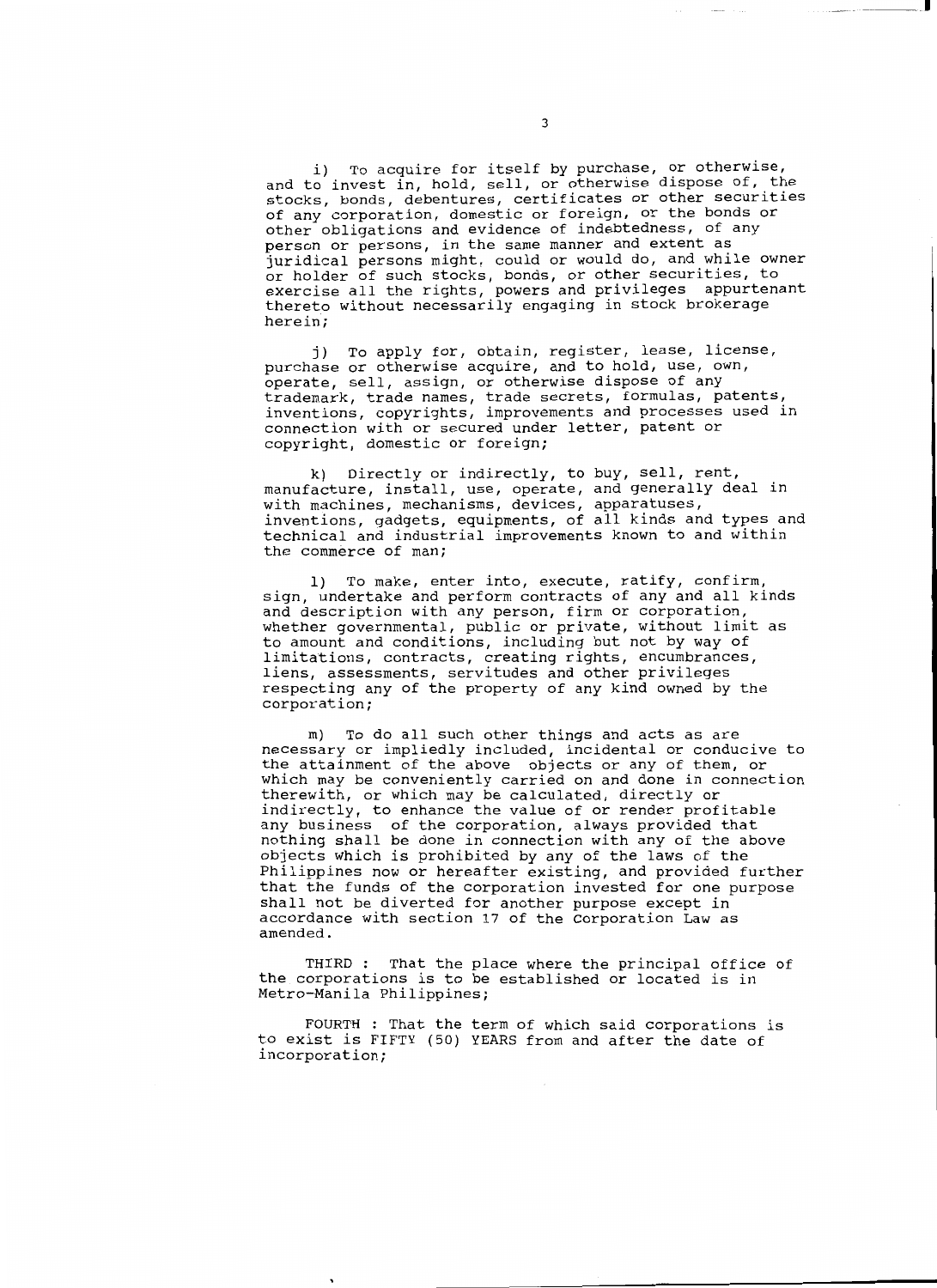FIFTH : That the names, nationalities and the address of the incorporators of said corporation are as follows :

| ANDREW L. TAN       | Filipino | 10 Taft Street,<br>Greenhills, S.J., M.M.                                        |
|---------------------|----------|----------------------------------------------------------------------------------|
| KATHERINE L. TAN    | Filipino | $-$ ditto $-$                                                                    |
| ELIZABETH DE JESUS  | Filipino | Equitable Bank Bldg.,<br>Greenhills, S.J., M. M.                                 |
| CIRILO L. MANLANGIT | Filipino | One Beverly Place<br>#35 Annapolis St.,<br>Greenhills, San Juan,<br>Metro Manila |
| LOURDES G. CLEMENTE | Filipino | #18 Denmark St.,<br>Better Living Subd.,<br>Paranaque Metro Manila               |

\*siXTH : That the number of directors of said corporation shall be eleven (11) and that the names and residences of the directors of the corporation who initially served until their successors were elected and qualified as provided by the By-Laws are as follows, to wit:

 $\mathcal{A}$ 

| 1. | ANDREW L. TAN       | 10 Taft Street,<br>Greenhills, San Juan,<br>Metro Manila                          |
|----|---------------------|-----------------------------------------------------------------------------------|
| 2. | KATHERINE L. TAN    | - ditto -                                                                         |
| 3. | ELIZABETH DE JESUS  | Equitable Bank Bldg.<br>Greenhills, San Juan,<br>Metro Manila                     |
| 4. | CIRILO L. MANLANGIT | One Beverly Place<br>$#35$ Annapolis St.,<br>Greenhills, San Juan<br>Metro Manila |
| 5. | LOURDES G. CLEMENTE | $#18$ Demark St.,<br>Better Living Subd.<br>Paranaque, Metro Manila               |

\*sEVENTH : That the amount of capital stock of said corporation is FIVE BILLION PESOS (5,000,000,000.00), Philippine currency, and said capital stock is divided into THREE BILLION (3,000,000,000) shares of COMMON STOCK with

<sup>\*</sup>As amended by a majority vote of the members of the board of directors and by stockholders owning at least two-thirds (2/3) of the outstanding capital stock at their respective special meetings held on August 2, 1995.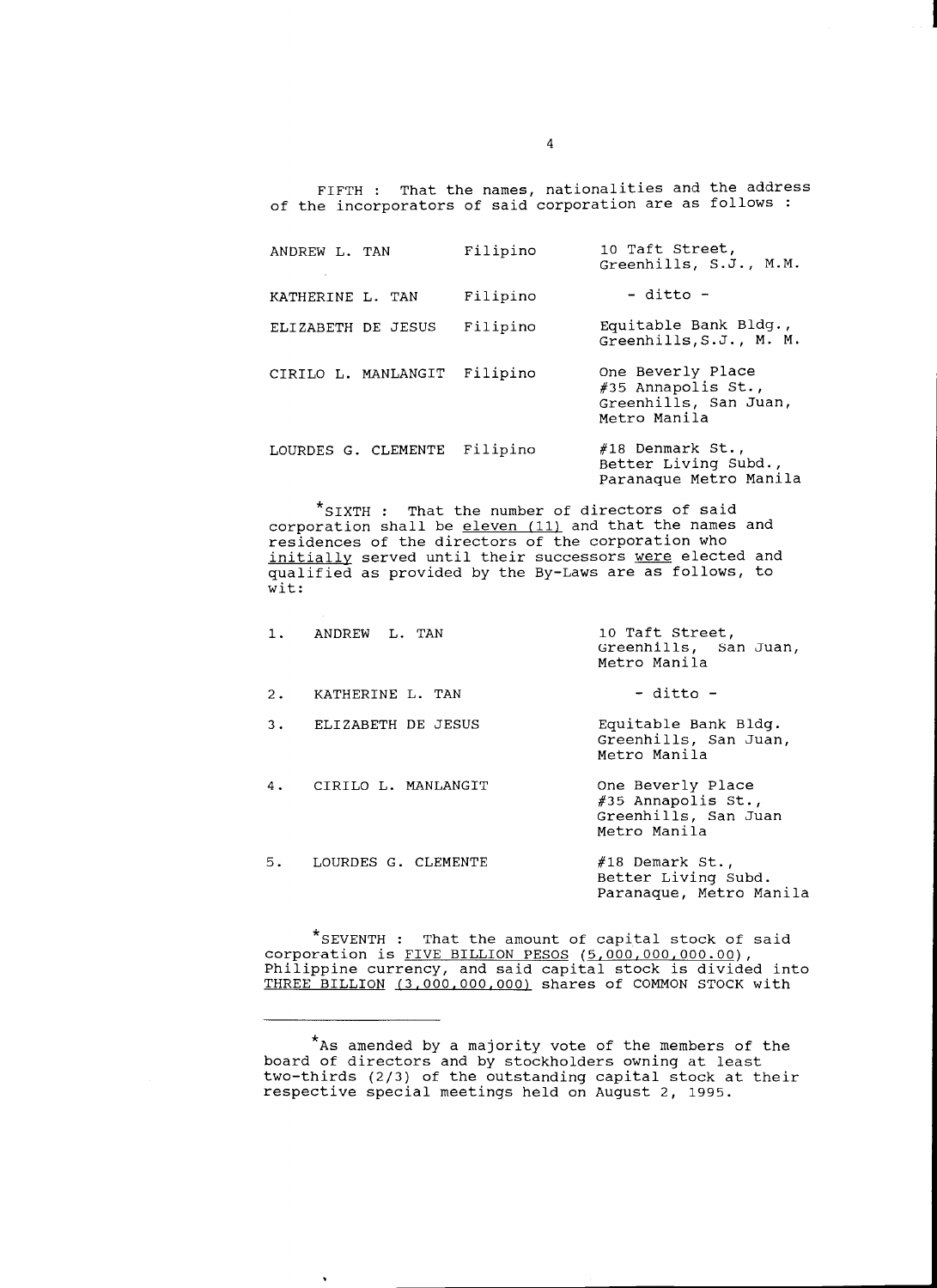a par value of ONE PESO (1.00) per share and TWO BILLION (2,000,000,000) shares of CONVERTIBLE PREFERRED STOCK.

The shares of CONVERTIBLE PREFERRED STOCK shall be issued subject to the following terms and conditions:

1. Dividends. Shares of CONVERTIBLE PREFERRED STOCK shall be entitled to cumulative dividends of any kind at the rate applicable to the shares of COMMON STOCK as long as said shares are outstanding. Such dividend shall be paid before any dividends are paid to the holders of shares of COMMON STOCK of the Corporation using the formula applicable in the exercise of the conversion rights set forth in paragraph 2 hereof.

Stock dividends declared on the shares of CONVERTIBLE PREFERRED STOCK prior to their conversion into shares of COMMON STOCK shall be payable in the form of shares of COMMON STOCK. The percentage of such dividends shall be applied on the shares of CONVERTIBLE PREFERRED STOCK, the resulting number of shares of which shall be divided by nine (9) to arrive at the equivalent number of shares of COMMON STOCK, cash dividends or such other dividend due on the shares of CONVERTIBLE PREFERRED STOCK.

Dividend declared on the shares of CONVERTIBLE PREFERRED STOCK shall be participating.

2. Conversion. Shares of CONVERTIBLE PREFERRED STOCK, at the option of the holders thereof, shall be convertible into shares of COMMON STOCK of the Corporation on the basis of one (1) share of COMMON STOCK for every nine (9) shares of CONVERTIBLE PREFERRED STOCK.

The holders of shares of CONVERTIBLE PREFERRED STOCK mav exercise their conversion rights within forty-five (45) days prior to the start of the offering period of any initial public offering of the Corporation's shares of COMMON STOCK or within forty-five (45) days prior to the end of the second anniversary date of issuance of the shares of CONVERTIBLE PREFERRED STOCK.

After conversion into COMMON STOCK, the converted shares may not be sold or offered for sale within such period as may be required by the Philippine Stock Exchange, if any, following the first day of trading in the Corporation's shares of COMMON STOCK at the Philippine Stock Exchange pursuant to any initial public offering of these shares. The appropriate stock certificates covering the shares of COMMON STOCK shall be issued and delivered to the holders of the shares of the CONVERTIBLE PREFERRED STOCK within a period of fourteen (14) days from receipt by the Corporation from the holders of the shares of CONVERTIBLE PREFERRED STOCK of a notice of conversion of the said shares into shares of COMMON STOCK.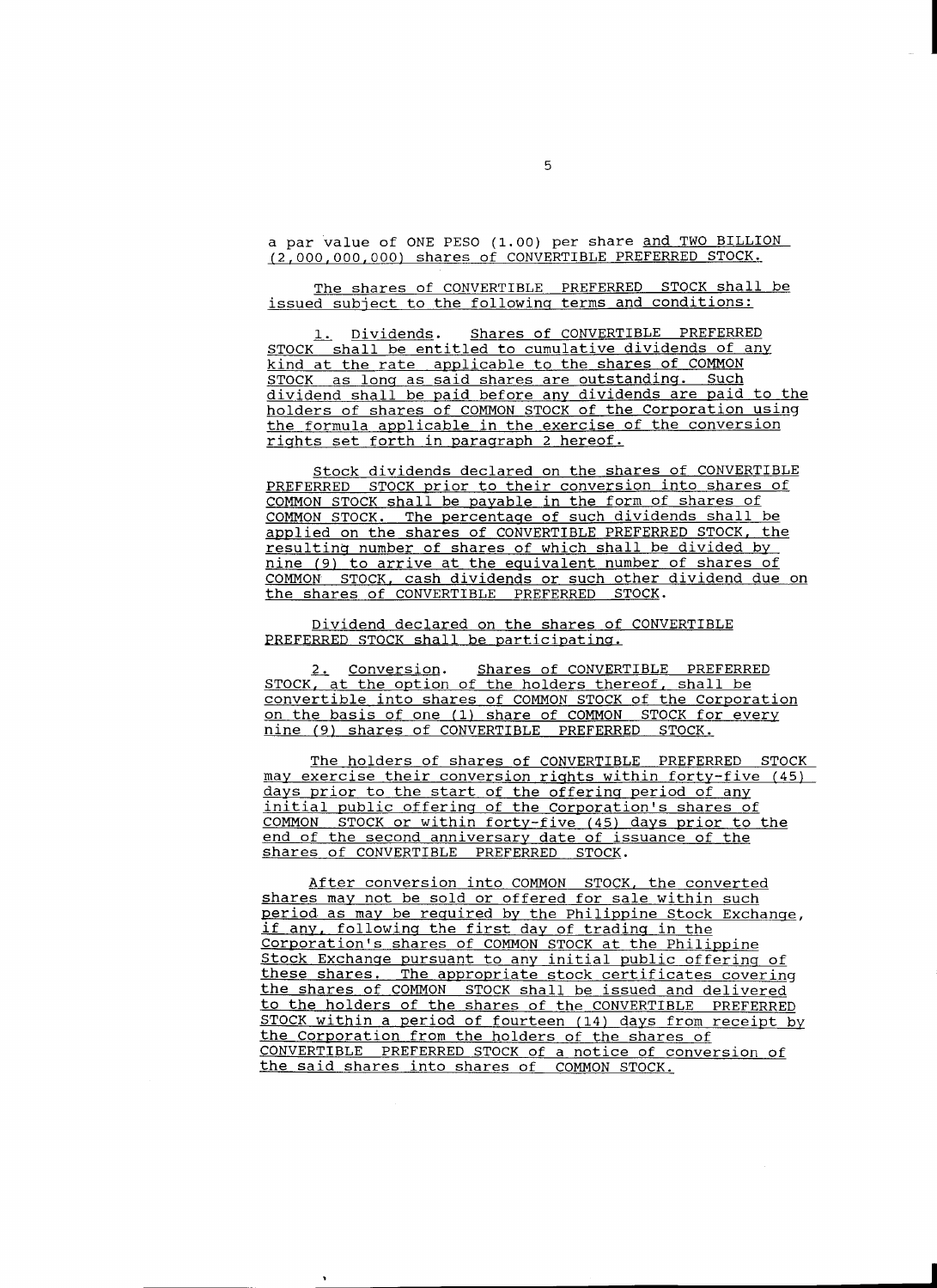3. Voting Rights. Holders of shares of CONVERTIBLE PREFERRED STOCK shall be entitled to one (1) vote for every nine (9) shares of CONVERTIBLE PREFERRED STOCK.

4. Liquidation Rights. Shares of CONVERTIBLE PREFERRED STOCK shall have preference over holders of shares of COMMON STOCK in the event of voluntary or involuntary liquidation.

5. Other Rights and Privileges. Except as otherwise expressly provided herein, the shares of CONVERTIBLE PREFERRED STOCK shall have the same rights and privileges as the shares of COMMON STOCK of the Corporation.

6. Fractional Shares. No fraction of a share of COMMON STOCK shall be issued upon conversion of shares of CONVERTIBLE PREFERRED STOCK. If fractions would result as a consequence of the application of the formula mentioned in paragraphs 1 and 2 hereof, such fractions would be rounded off applying the standard mathematical formula for rounding off of numbers.

EIGHT: That the amount of capital stock which has been actually subscribed is ONE HUNDRED TWENTY FIVE MILLION (125,000,000,00) PESOS and the following persons have subscribed for the number of shares and amount of capital stock set out after their respective names

|                                            |                                                                                   | NUMBER<br>OF SHARES | AMOUNT OF<br>CAPITAL |      |
|--------------------------------------------|-----------------------------------------------------------------------------------|---------------------|----------------------|------|
| NAME                                       | RESIDENCE                                                                         | SUBSCRIBED          | STOCK<br>(COMMON)    |      |
| MEGAWORLD PROPER-<br>TIES & HOLDINGS, INC. | 16th Floor,<br>Solidbank Bldg.<br>777, Paseo de<br>Roxas, Makati,<br>Metro Manila | 124,999,995         | P 124,999,995.00     |      |
| ANDREW L. TAN                              | 10 Taft Street,<br>Greenhills,<br>San Juan, M.M.                                  | 1                   |                      | 1,00 |
| KATHERINE L. TAN                           | - ditto -                                                                         | 1                   |                      | 1.00 |
| ELIZABETH DE JESUS                         | Equitable Bank<br>Bldg., Greenhills<br>San Juan, M.M.                             | 1                   |                      | 1.00 |
| CIRILO L. MANLANGIT                        | One Beverly Place<br>#35 Annapolis St.,<br>Greenhills, San Juan,<br>Metro Manila  | 1                   |                      | 1.00 |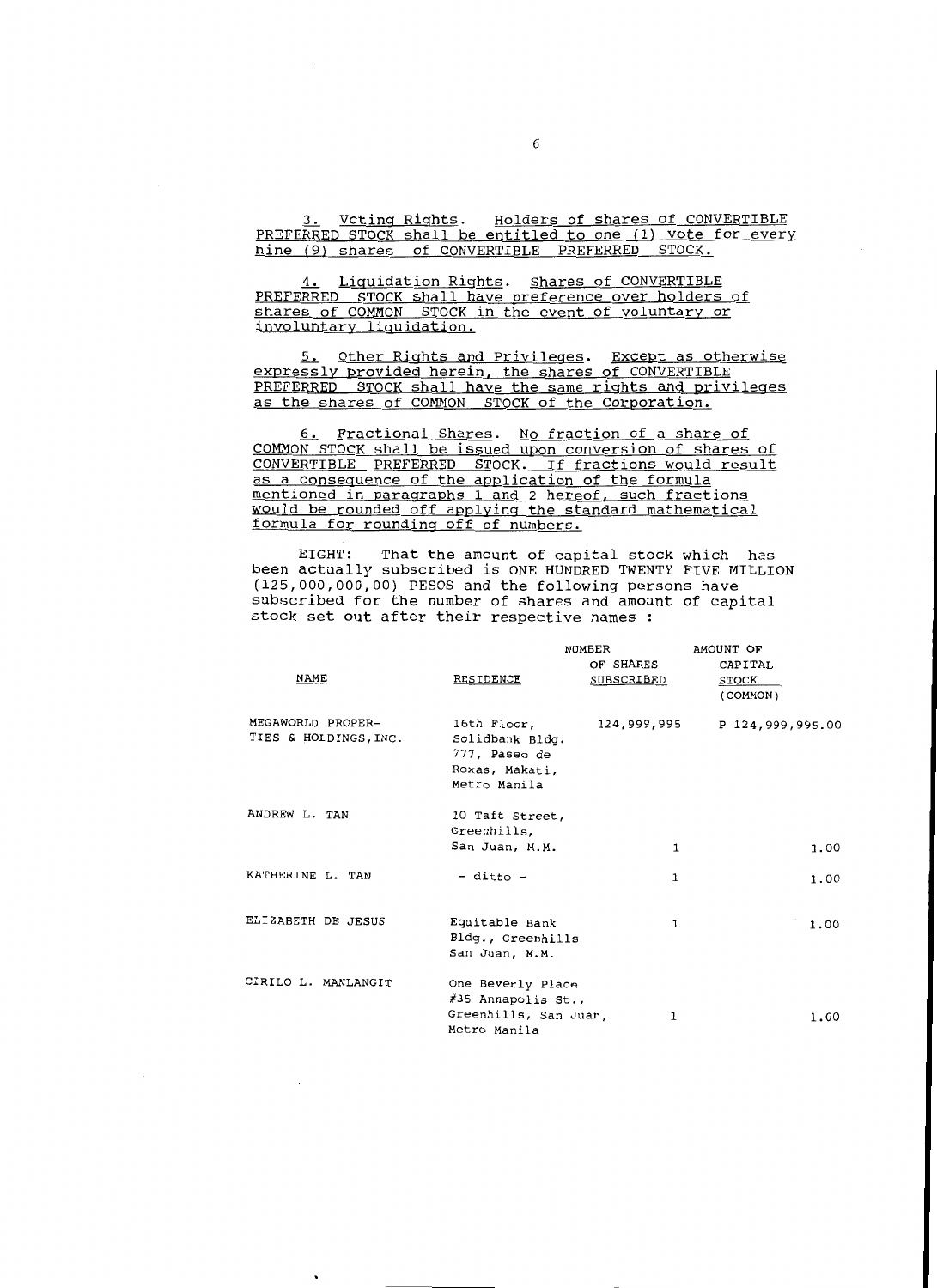| LOURDES G.CLEMENTE | $#18$ Denmark St.,<br>Better Living Subd.<br>Paranaque, M.M. |             | 1.00             |
|--------------------|--------------------------------------------------------------|-------------|------------------|
|                    |                                                              |             |                  |
|                    | TOTAL                                                        | 125,000,000 | P 125,000,000.00 |

NINTH : That the following persons have paid on the shares of capital stock for which they have subscribed the amounts set out after their respective names :

| MEGAWORLD PROPERTIES 16th Flocr, Solid-<br>& HOLDINGS, INC. | Bank Bldg., 777<br>Paseo de Roxas,<br>Makati, M.M.                                 | P | 31,249,999.00 |
|-------------------------------------------------------------|------------------------------------------------------------------------------------|---|---------------|
| ANDREW L. TAN                                               | 10 Taft Street,<br>Greenhills,<br>San Juan, M.M.                                   |   | 1.00          |
| KATHERINE L. TAN                                            | - ditto -                                                                          |   | 1.00          |
| ELIZABETH DE JESUS                                          | Equitable Bank<br>Bldg., Greenhills<br>San Juan, M.M.                              |   | 1.00          |
| CIRILO L. MANLANGIT                                         | One Beverly Place<br>$#35$ Annapolis St.,<br>Greenhills, San Juan,<br>Metro Manila |   | 1.00          |
| LOURDES G.CLEMENTE                                          | #18 Denmark St.,<br>Better Living Subd.<br>Paranaque, M.M.                         |   | 1.00          |

p 1,250,004.00

----------

TENTH : That ANDREW L. TAN has been elected Treasurer of the corporation, to act as such until his successor is duly elected and qualified in accordance with the By-laws, and that as such Treasurer, he has been authorized to receive for the corporation and to receive in its name for all the subscriptions paid by the said subscribers.

ELEVENTH : Directors and all other officers of said corporation shall receive such compensation as the stockholders and the Board of Directors may provide, respectively.

TWELFTH : That no transfer of stock or interest which will reduce the ownership of Filipino citizens to less than the required percentage of the capital stock shall be allowed to be recorded in the proper books of the corporation and this restriction shall be indicated in all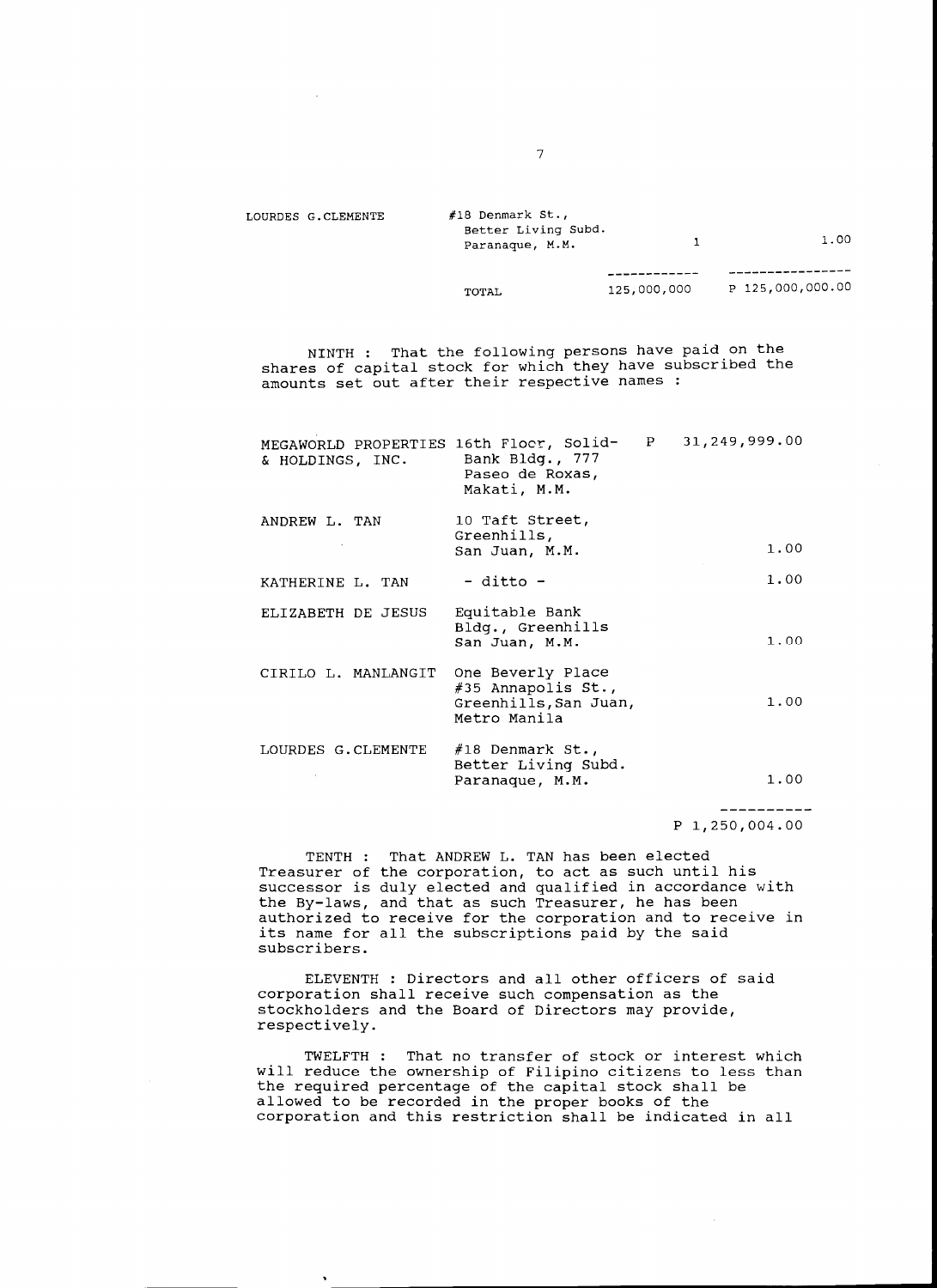the stock certificates issued by the Corporation. Furthermore, all stockholders of the Corporation shall not enjoy any pre-emptive right to subscribe to any issue or disposition of shares of any class of the Corporation. (AMENDED AS OF APRIL 3, 1995)

IN WITNESS WHEREOF, we have hereunto set our hanos this 15th day of June, 1994, at Makati, Metro Manila, Philippines.

(SGD) ANDREW L. TAN -spouses- (SGD)KATHERINE L. TAN

(SGD) ELIZABETH DE JESUS (SGD) CIRILO L. MANLANGIT

(SGD) LOURDES G. CLEMENTE

SIGNED IN THE PRESENCE OF :

 $\bar{u}$ 

(SGD) R.D. SIATELA (SGD) J.G. DINGLASAN

REPUBLIC OF THE PHILIPPINES) Kalookan City (3.S.

> A C K N 0 W L E D G M E N T - - - - - - - - - - - - - -

On this 11th day of July, 1994, before me, a Notary Public, for and in Kalookan City, personally appeared :

| ANDREW L. TAN         |                                                   | Res. Cert. No. 8000751<br>issued at San Juan on Feb. 28, 1994                    |
|-----------------------|---------------------------------------------------|----------------------------------------------------------------------------------|
| KATHERINE L. TAN      | $\frac{1}{2}$ and $\frac{1}{2}$ and $\frac{1}{2}$ | Res. Cert. No. 8000752,<br>issued at San Juan on Feb. 28, 1994                   |
| ELIZABETH DE JESUS -  |                                                   | Res. Cert No. 8001521A,<br>issued at Makati, M.M. on March 2, 1994               |
| CIRILO L. MANLANGIT - |                                                   | Res. Cert No. 7211333-A,<br>issued at Makati, Metro Manila on<br>March 16, 1994  |
| LOURDES G. CLEMENTE - |                                                   | Res. Cert No. 7211331-A, issued<br>on March 16, 1994 at Makati,<br>Metro Manila. |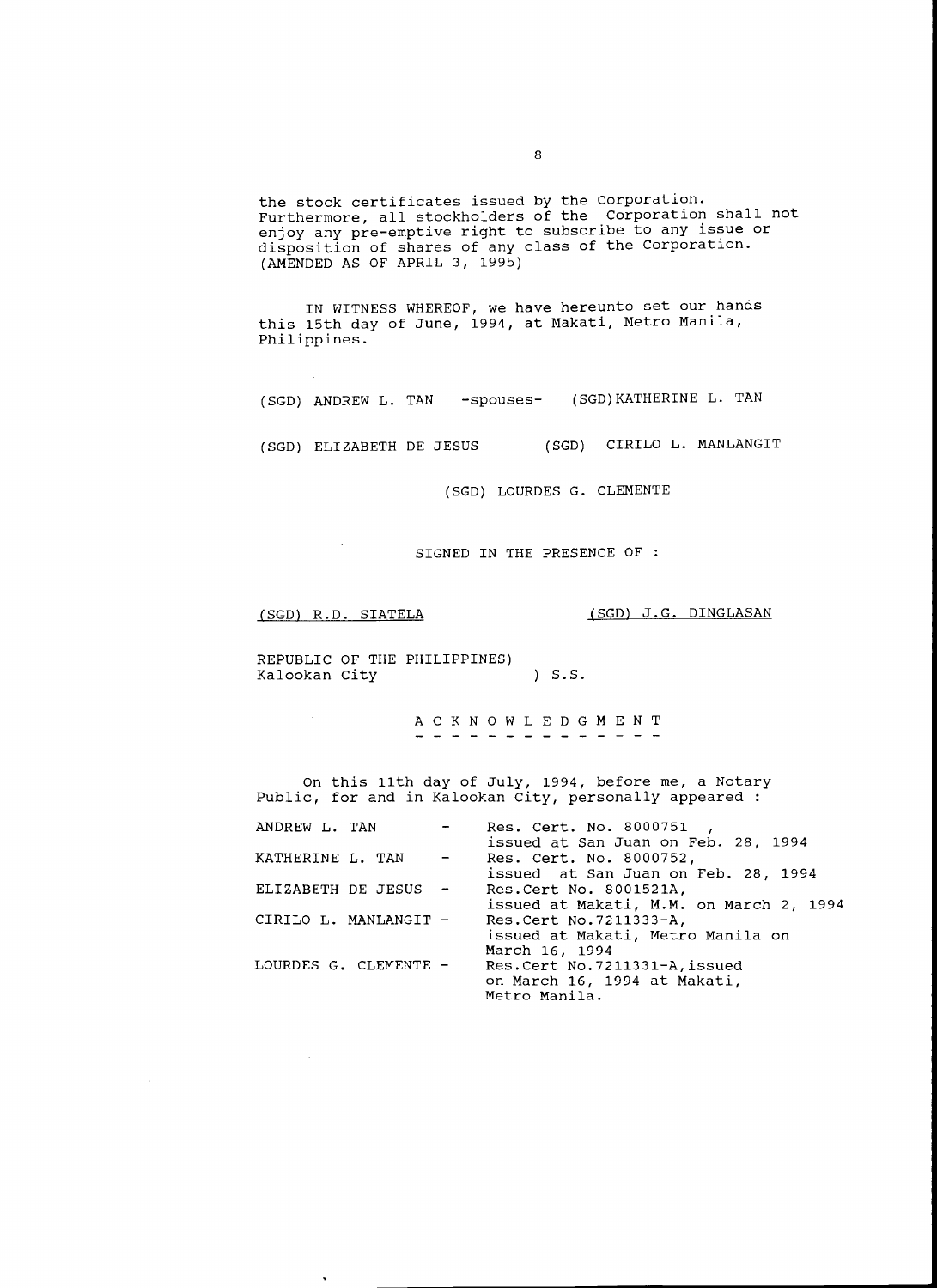known to me and to me known to be the same persons whose name are subscribed and who executed the foregoing Articles of Incorporation and each of them acknowledged to me that he/she voluntarily executed the same.

WITNESS MY HAND AND SEAL

(SGD) NIMFA E. SILVESTRE-PINEDA NOTARY PUBLIC Until December 31, 1994 PTR No. 0369133;2-1-93 Kalookan City

Doc. No. Page No. Book No. Series of 432; 87; II; 1994.

 $\sim$ 

 $\hat{\mathcal{A}}$ 

 $\sim 10$ 

 $\hat{\mathbf{r}}$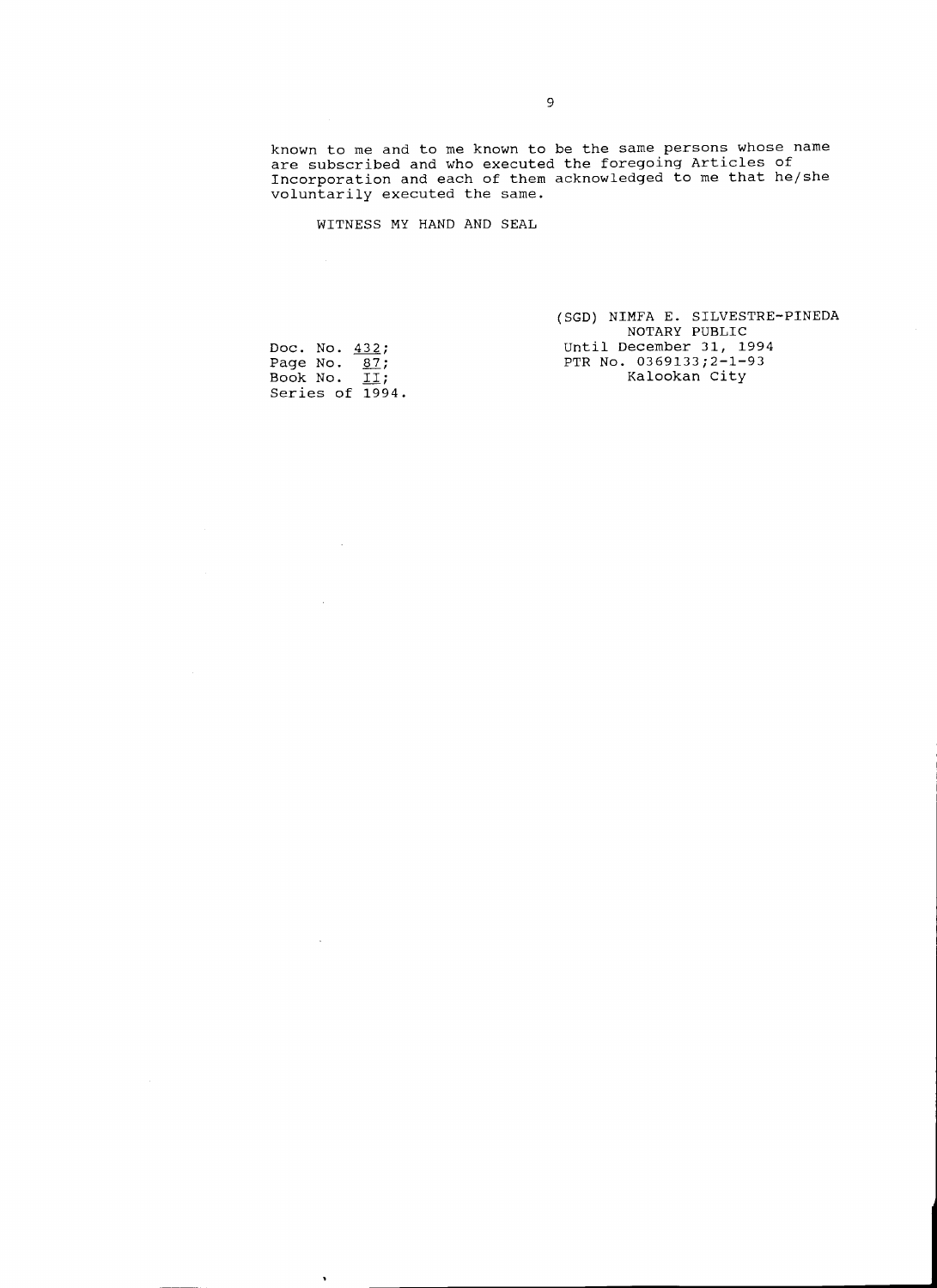# $\bigcap$  . OF THE ARTICLES OF INCORPORATION AND BY-LAWS OF **CERTIFICATE OF AMENDMENT EMPIRE EAST LAND HOLDINGS, INC.**  $95$  AUG 22  $\frac{1}{2}$ , 10

I I

 $\theta$ 

 $\overline{ }$ 

' *{* 

#### KNOW ALL MEN BY THESE PRESENTS:

 $\mathbb{W}$ 

 $\bigwedge_{\mathcal{M}}\mathcal{N}$  $\ddot{\phantom{1}}$ ~  $\mathcal{L}$  $\mathcal{M}$  $\mathcal{U}_a$ 

\~\

-)

~/

.....\_\_\_,.,\_  $\searrow$  . '·

l

That WE, the undersigned Chairman, Secretary, and at least a majority of the Members of the Board of Directors of **EMPIRE EAST LAND HOLDINGS, INC.** (the "Corporation") do hereby certify that the attached are true and correct copy of the **AMENDED Articles of Incorporation and By-Laws** of the Corporation embodying the following amendments:

(a) Article sixth of the Articles of Incorporation increasing the number of members of its board of directors from the present five (5) directors to eleven (11) directors;

(b) Article Seventh of the Articles of Incorporation from the present One Billion Two Hundred Million Pesos (P1,200,000,000.00), Philippine currency, divided into One Billion Two Hundred Million (1,200,000,000) shares of common stock with a par value of One Peso  $(\mathtt{P1.00})$  per share, TO FIVE BILLION PESOS (p5,000,000,000.00), PHILIPPINE CURRENCY, DIVIDED INTO TWO BILLION (2,000,000,000) shares of CONVERTIBLE PREFERRED STOCK AND THREE BILLION (3,000,000,000) shares of COMMON STOCK, BOTH WITH A PAR VALUE OF ONE PESO (¢1.00) PER SHARE.

The shares of CONVERTIBLE PREFERRED STOCK shall be issued subject to the following terms and conditions:

1. Dividends. Shares of CONVERTIBLE PREFERRED STOCK shall be entitled to cumulative dividends of any kind at the rate applicable to the shares of COMMON STOCK as long as said shares are outstanding. Such dividend shall be paid before any dividends are paid to the holders of shares of COMMON STOCK of the Corporation using the formula applicable in the exercise of the conversion rights set forth in paragraph 2 hereof.

stock dividends declared on the shares of CONVERTIBLE PREFERRED STOCK prior to their conversion into shares of COMMON STOCK shall be payable in the form of shares of COMMON STOCK. The percentage of such dividends shall be applied on the shares of CONVERTIBLE PREFERRED STOCK, the resulting number of shares of which shall be divided by nine (9) to arrive at the equivalent number of shares of COMMON STOCK, cash dividends or such other dividend due on the shares of CONVERTIBLE PREFERRED STOCK.

Dividend declared on the shares of CONVERTIBLE PREFERRED STOCK shall be participating.

2. Conversion. Shares of CONVERTIBLE<br>PREFERRED STOCK, at the option of the holders of COMMON STOCK for every nine (9) shares of thereof, shall be convertible into shares of COMMON STOCK of the Corporation on the basis of one (1) share CONVERTIBLE PREFERRED STOCK.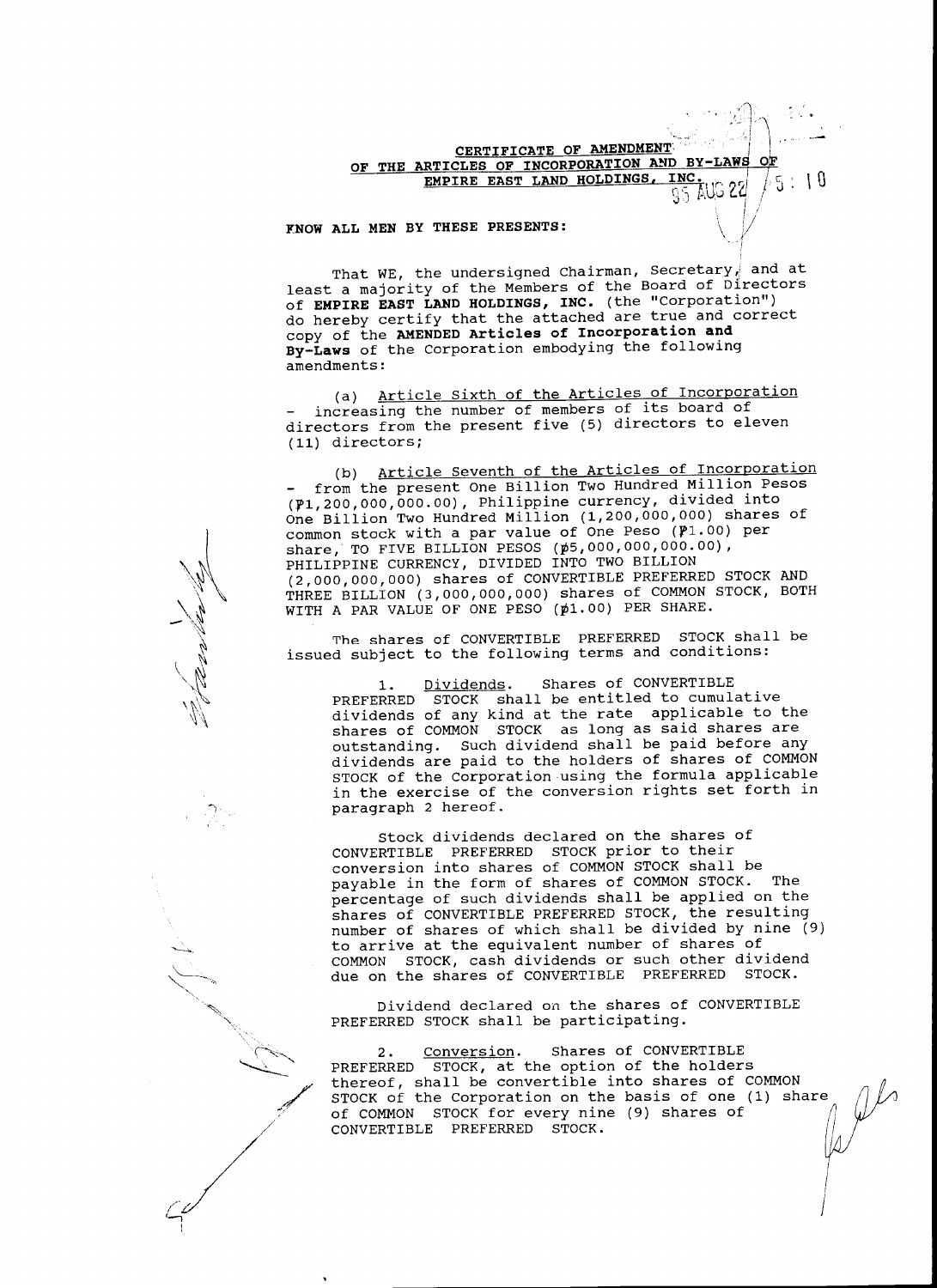The holders of shares of CONVERTIBLE PREFERRED STOCK may exercise their conversion rights within forty-five (45) days prior to the start of the offering period of any initial public offering of the Corporation's shares of COMMON STOCK or within forty-five (45) days prior to the end of the second anniversary date of issuance of the shares of CONVERTIBLE PREFERRED STOCK.

After conversion into COMMON STOCK, the converted shares may not be sold or offered for sale within such period as may be required by the Philippine Stock Exchange, if any, following the first day of trading in the Corporation's shares of COMMON STOCK at the Philippine Stock Exchange pursuant to any<br>initial public offering of these shares. The initial public offering of these shares. appropriate stock certificates covering the shares of COMMON STOCK shall be issued and delivered to the holders of the shares of the CONVERTIBLE PREFERRED STOCK within a period of fourteen (14) days from receipt by the Corporation from the holders of the shares of CONVERTIBLE PREFERRED STOCK of a notice of conversion of the said shares into shares of COMMON STOCK.

3. Voting Rights. Holders of shares of CONVERTIBLE PREFERRED STOCK shall be entitled to one (1) vote for every nine (9) shares of CONVERTIBLE PREFERRED STOCK.

 $\left($ 

~\

-'"~ ~ '~ ~ '\\

 $\sim$ 

 $\sim$  .  $\sim$ 

 $\cdot$   $\cdot$   $\cdot$   $\cdot$ "· "~

.,.-\_/-  $\gamma'$ 

., '\ ..

 $\sim$   $\sim$ 

/

4. Liquidation Rights. Shares of CONVERTIBLE PREFERRED STOCK shall have preference over holders of shares of COMMON STOCK in the event of voluntary or involuntary liquidation.

5. Oth<u>er Rights and Privileges</u>. Except as otherwise expressly provided herein, the shares of CONVERTIBLE PREFERRED STOCK shall have the same rights and privileges as the shares of COMMON STOCK of the Corporation.

6. Fractional Shares. No fraction of a share of COMMON STOCK shall be issued upon conversion of shares of CONVERTIBLE PREFERRED STOCK. If fractions would result as a consequence of the application of the formula mentioned in paragraphs 1 and 2 hereof, such fractions would be rounded off applying the standard mathematical formula for rounding off of numbers.

(c) Article V of the By-Laws - deleting the second sentence of paragraph 3 of Section 1, to wit: "All sales of the unissued stock, including the number of shares directed to be sold, shall be placed and offered for sale to the general public in accordance with law."

(d) Article VI of the By-Laws - requiring that any<br>dividend declared on any outstanding shares may be<br>only with shares of COMMON STOCK. stock dividend declared on any outstanding shares may be paid only with shares of COMMON STOCK.